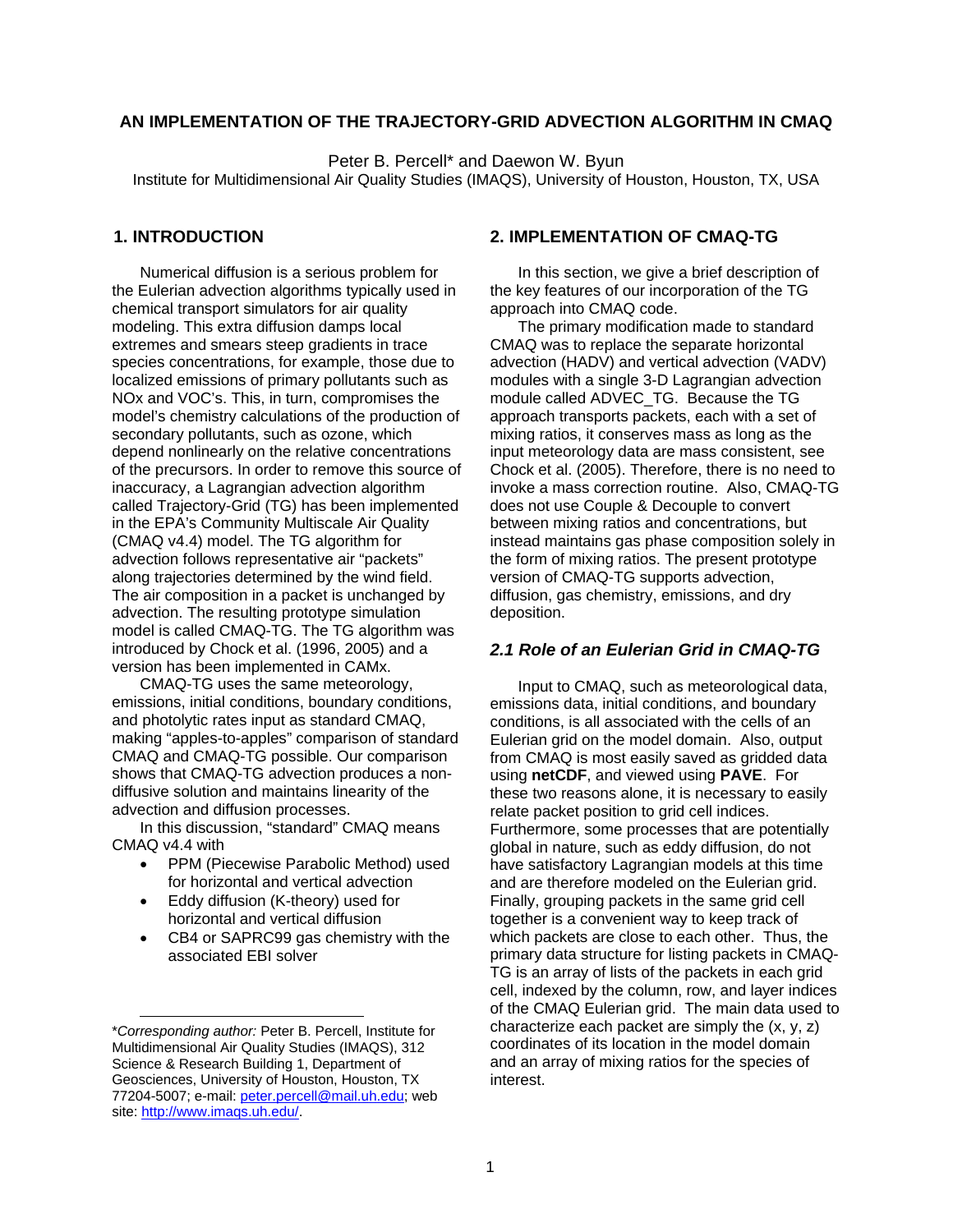Although an Eulerian grid is necessary in the current CMAQ-TG environment, whenever possible, it plays no role once input data have been assigned to initial packet locations. For example, this is the case for the advection, dry deposition, emissions, and gas chemistry processes.

## *2.2 External Sources and Sinks*

Emissions are converted to changes in mixing ratios based on cell volume. Once this has been done, the same change in mixing ratios is applied to each packet in a cell. Dry deposition is calculated packet-by-packet. In CMAQ-TG, these processes have been broken out from vertical diffusion as independent subroutines, allowing greater flexibility in managing the sequence in which the CTM science processes are performed. Source and sink processes are performed at the start of each synchronization time step, before the transport processes of advection and diffusion.

### *2.3 Advection*

Lagrangian algorithms come in many different flavors. The TG approach to advection uses packets distributed throughout the simulation domain at roughly the same resolution as the underlying grid. Thus there are at most a few packets in each grid cell, as illustrated by Fig. 1. This differs from many other Lagrangian algorithms where a high density distribution of particles has been used to support the goal of simulating sub-grid scale dispersion.

| $\frac{3}{5}$ $\frac{3}{5}$<br>$\sigma^{\blacktriangledown}$                | $\delta$ $\delta$<br>$\sigma$ $\sigma$           | $\delta_{\rm c}$<br>$\boldsymbol{\epsilon}$<br>$\sigma^{\blacktriangledown}$                        | $\rightarrow$<br>$\mathbf{Q}$<br>$\bullet \bullet$ <sup>4</sup>        | ∝ี ใ<br>$\rightarrow$                                  |
|-----------------------------------------------------------------------------|--------------------------------------------------|-----------------------------------------------------------------------------------------------------|------------------------------------------------------------------------|--------------------------------------------------------|
| $\leftrightarrow$<br>$\sigma$ $\sigma$                                      | $\boldsymbol{\epsilon}$<br>ಿ<br>$\boldsymbol{J}$ | $\bullet \bullet$<br>٩,<br>$\rightarrow$ <sup>3</sup>                                               | $\frac{1}{\sigma}$ $\frac{1}{\sigma}$<br>$\sigma^{\blacktriangledown}$ | $\mathbf{Q}_{\mathbf{A}}$<br>$\sigma$<br>$\rightarrow$ |
| $\sigma$ $\sigma$<br>$\sigma$ $\sigma$                                      | $\alpha$<br>$\mathbf{R}$                         | $\sigma^{\blacktriangledown}$<br>$\bullet \bullet$<br>$\mathbf{A}$<br>$\sigma^{\blacktriangledown}$ | ₫<br>$\sigma$<br>♂                                                     | ಳ<br>$\mathbf{v}$<br>$\bullet \bullet$                 |
| $\frac{3}{5}$ $\frac{3}{5}$<br>$\sigma^{\blacktriangledown}$                | $\blacklozenge$                                  | $\mathbf{v}$<br>٥Þ                                                                                  | $\frac{1}{2}$<br>$\frac{1}{\sigma}$                                    | ∘▶<br>$\rightarrow \infty$                             |
| $\bullet^{\blacktriangledown}$<br>$\sigma$<br>$\bullet \blacktriangleright$ | یه<br>$\bullet$<br>$\bullet$                     | $\bullet \bullet$<br>o▼                                                                             | $\sum_{i=1}^{n}$<br>$\sigma$                                           | ⊶<br>$\mathbf{C}$<br>$\lambda$ or                      |

Fig. 1. Packets in the cells of a horizontal layer of a CMAQ-TG domain.

The packets are small volumes of air, carrying the mixing ratios of the chemical species of

interest, which move along trajectories determined by the wind field.

#### *2.4 Packet Management*

Packet management is done to balance the density of packets in cells between the competing goals of covering the solution domain - to ensure completeness and accuracy - and limiting computational expense. The packet management tasks of "spawning", to create new packets in cells with too few packets, and "pruning", to remove packets from cells that are overpopulated, are done as part of the advection process.

Although packet management has strong benefits, it has some negative aspects as well.

- Spawning requires initializing new packet composition using some type of interpolation which is likely to be somewhat inaccurate and diffusive.
- Aggressive spawning, e.g., never allowing a cell to be empty, may be unnecessary if a nearby packet will soon move into the cell.
- Pruning can throw away good composition information which could be used later in the simulation if the need for spawning a replacement is discovered.

### *2.5 Diffusion*

The underlying algorithms for both vertical and horizontal diffusion are very close to those in standard CMAQ, see Byun and Ching (1999) for details. The discussion here focuses on the changes made to accommodate packets.

The requirements we set for the CMAQ-TG diffusion algorithms are:

- 1. For each species and cell, the average of the packet mixing ratios after a diffusion step should be the same as the cell mixing ratio obtained from Eulerian diffusion of the previous averages.
- 2. For each species, the maximum and minimum packet mixing ratios after a diffusion step should be within the range of values at the beginning of the step; in particular, this ensures that positive mixing ratios remain positive and that the maximum does not increase.
- 3. Linearity.

Initially we thought that horizontal and vertical diffusion could be adequately handled by doing Eulerian diffusion of cell averages and then adding cell deltas to the individual packets in cells.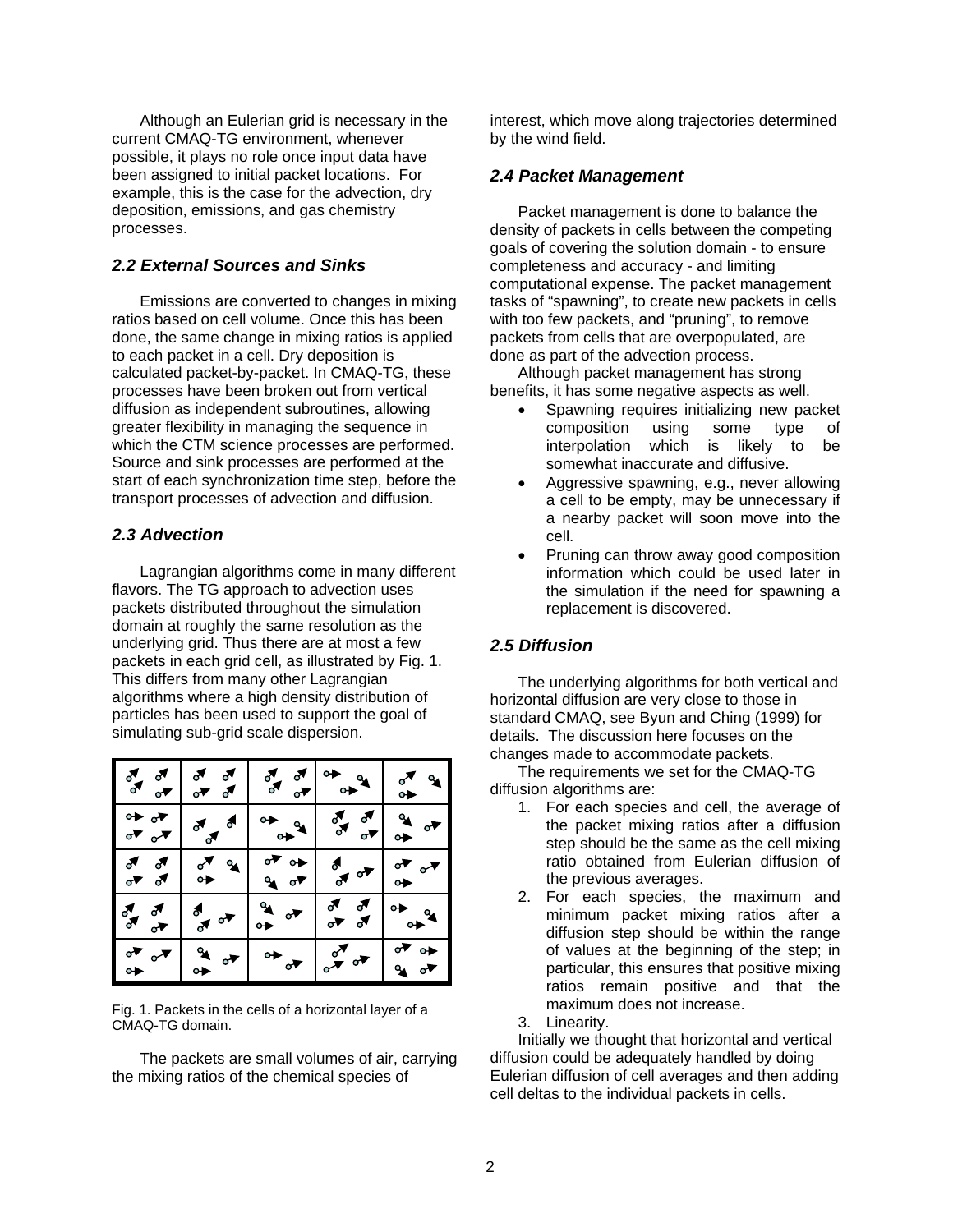However, testing showed that this fast and simple procedure fails to satisfy our second requirement. Then, an initial method we tried for fixing this problem failed to satisfy the third requirement, linearity. These problems have now been fixed, see Table 1.

The horizontal diffusion process includes a sub-grid diffusion step to account for diffusion between packets in the same cell that is very similar to what is described in Chock et al. (2005). As was noted in that paper, further investigation of this algorithm is clearly needed.

Table 1. Linearity tests of the transport algorithms (advection and diffusion) with a realistic wind field. Linearity for CMAQ-TG is excellent.

|          | IC1_BC1 - IC1_BC0 - IC0_BC1        |                      |  |
|----------|------------------------------------|----------------------|--|
|          | <b>CMAQ-TG</b>                     | <b>Standard CMAQ</b> |  |
|          | <b>Layer 1</b> $(-0.0000, 0.0000)$ | $(-0.0190, 0.0238)$  |  |
| Layer 13 | $(-0.0000, 0.0000)$                | $(-0.2316, 0.1127)$  |  |
|          | <b>Row 31</b> (-0.0000, 0.0000)    | (-0.0867, 0.0468)    |  |

### **CMAQ-TG Standard CMAQ SPOS\_A - SPOS\_B - SPOS\_C**

|                                                   | $(-0.3704, 0.3227)$                |
|---------------------------------------------------|------------------------------------|
| Layer 13 (-0.0010, 0.0013) (-2.0829, 1.4139)      |                                    |
| <b>Row 31</b> (-0.0028, 0.0021) (-0.2743, 0.2470) |                                    |
|                                                   | <b>Layer 1</b> $(-0.0005, 0.0015)$ |

# *2.6 Chemistry and Other Processes*

Chemistry in CMAQ-TG is processed for packet mixing ratios instead of grid cell mixing ratios. Otherwise, it is unchanged from standard CMAQ. In the future, support for all CMAQ processes, including aerosols and cloud/aqueous phase, will be added.

# *2.7 Output*

Several representations of cell composition are available, each in its own file, including:

- **AVG\_MIX**: species-wise average mixing ratios over the packets in the cell
- **CLS\_MIX**: mixing ratios for the packet horizontally closest to the cell center
- **MAX** MIX: species-wise maximum mixing ratios over the packets in the cell
- **MIN\_MIX:** species-wise minimum mixing ratios over the packets in the cell
- **OLD\_MIX:** mixing ratios for the oldest packet in the cell

The **PACKET** file contains the following information for each cell

- **COUNT**: Number of packets
- **NEW\_PACKETS: Number of new packets** added during output step
- **AVG\_AGE**: Average age of the packets
- **MAX AGE:** Age of the oldest packet

At this time, output is limited to grid cell quantities and we depend on **PAVE** to view results.

### **3. EVALUATION WITH IDEALIZED 2-D WIND**

In this section, we evaluate the horizontal transport processes for properties such as preservation of peak values. First we look at advection alone, and then at advection with horizontal diffusion.

# *3.1 Advection with 2-D Rotation*

The wind field used in this section is a steady, two-dimensional rotation through  $360^{\circ}$  every 24 hours.

One of the critical shortcomings of Eulerian advection algorithms is numerical diffusion. As demonstrated by Fig. 2, a high frequency 2Δx signal, the checkerboard pattern, is quickly lost when advection is simulated using the Eulerian piecewise parabolic method (PPM) in standard CMAQ.



Fig. 2 Loss of high frequency signal due to the numerical diffusion of the PPM scheme.

In contrast, Fig. 3 shows the behavior of CMAQ-TG in an example where all cell have been initialized with 4 evenly spaced packets and the AVG\_MIX display is used. We see that CMAQ-TG preserves the checkerboard pattern almost perfectly after 6 hours, during which the packets  $_{\rm go}$  through a 90 $^{\circ}$  rotation.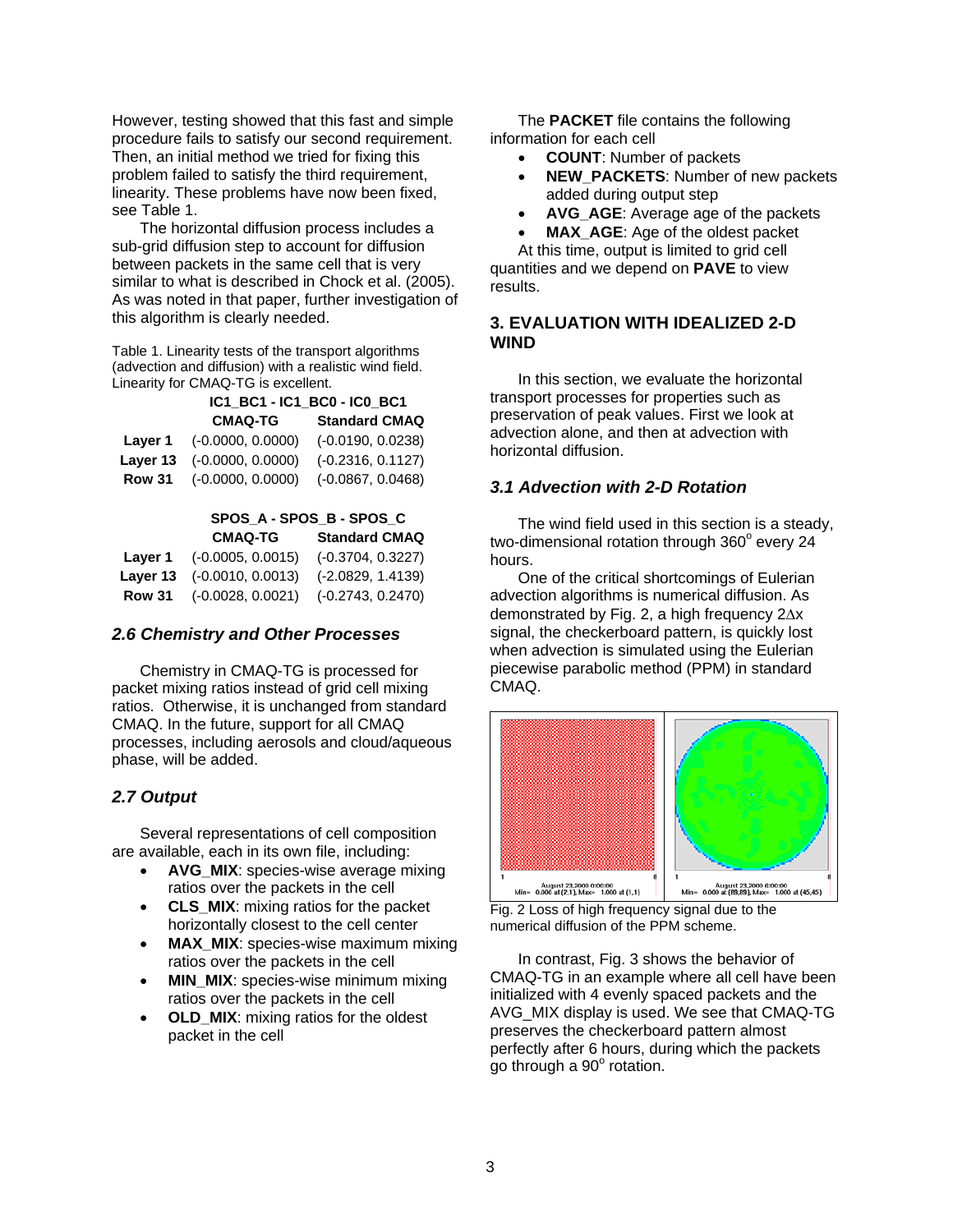

Fig. 3 CMAQ-TG preserves the checkerboard pattern almost perfectly after 6 hours.

In a second example, we compare CMAQ-TG with standard CMAQ using advection of a mound of a peak height of 50. The initial profile for both simulations is shown in Fig. 4.



Fig. 4 Initial profile of a mound to be advected by the circular wind field.



Fig. 5 After 24 hours, CMAQ-TG has preserved the peak height while standard CMAQ has reduced it by over 30%.

Fig. 5 shows the results from the two versions of CMAQ after 24 hours – one full rotation. The comparison shows that TG advection preserves amplitude, while the numerical diffusion of PPM advection significantly dampens the peak of the mound, bringing it down by over 16 ppm from the initial height of 50 ppm above the background value.

### *3.2 Advection plus Horizontal Diffusion with 2-D Rotation*

The result of repeating the comparison shown in Fig. 5 with horizontal diffusion added to the simulation is shown in Fig. 6. The magnitude of the difference here is significantly smaller that in Fig. 5. This suggests that as more processes are incorporated, the effect of using different advection algorithms, Lagrangian or Eulerian, becomes less apparent.



Fig. 6 The same as Fig. 5, but showing the difference between CMAQ-TG and standard CMAQ for advection with horizontal diffusion.

### **4. EVALUATION WITH REALISTIC 3-D WIND**

Although a two-dimensional rotational field provides an interesting controlled opportunity to study transport characteristics, we must also test with realistic meteorology. In particular we now use 3-D output from MM5 for August 25, 2000.

### *4.1 Comparison of 3-D Advection and Transport*

Fig. 7 compares transport of the checkerboard and IC1  $BC0$  (initial conditions = 1, boundary conditions  $= 0$ ) patterns by the TG and PPM advection algorithms after 24-hours. The results show that 3-D movement of the checkerboard pattern by PPM and TG produce qualitatively similar results. However, the PPM results show a smoothed concentration field, resulting from numerical diffusion, while the graininess of the TG results indicates that the checkerboard pattern is being preserved.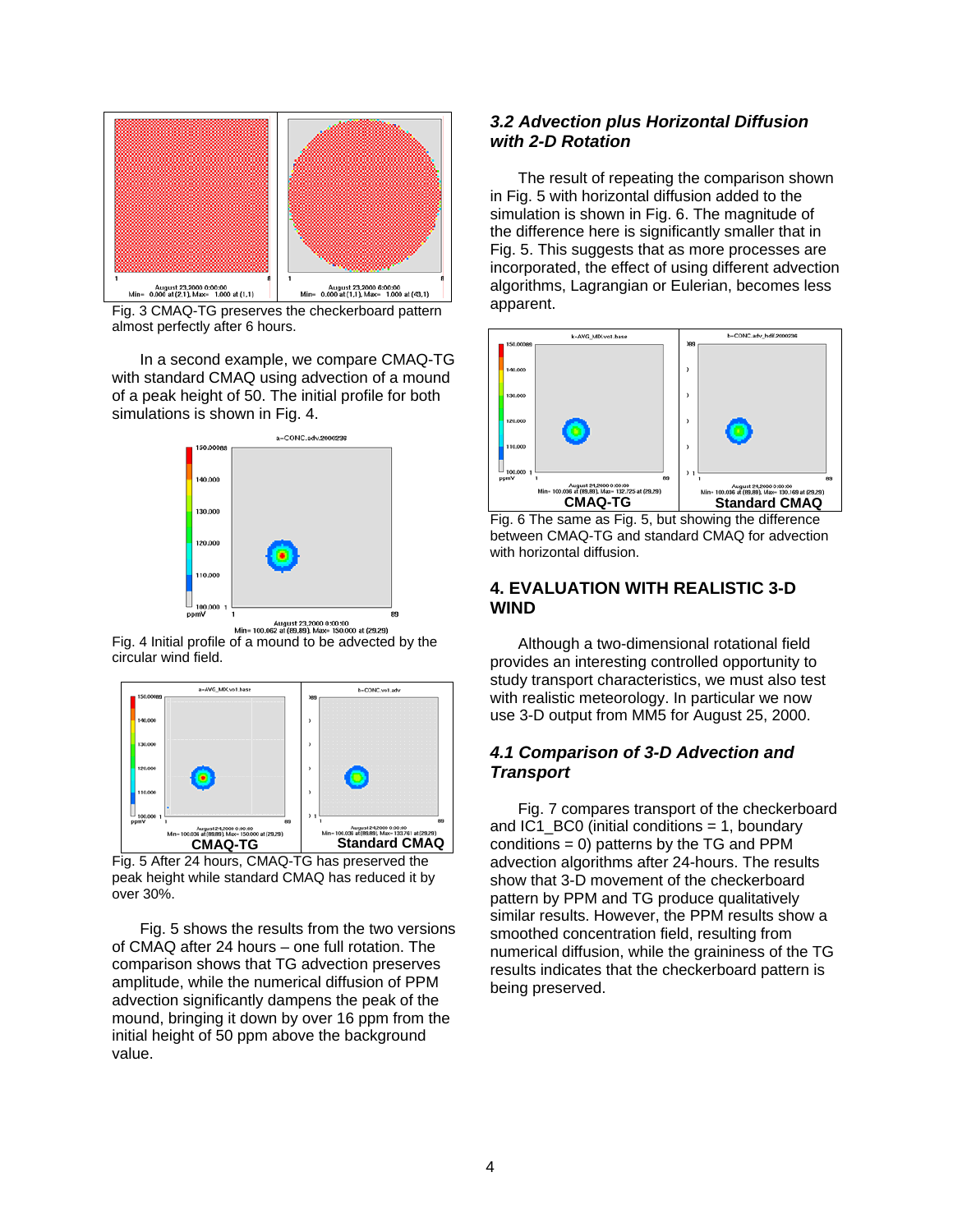

Fig. 7 Advection of the checkerboard and IC1\_BC0 signals by a three-dimensional wind field from MM5 after 24 hours. The signals are affected by the transport of packets from the upper layers.

Fig. 8 shows a vertical cross section of the vertical velocity field from MM5 and a snapshot of the number of packets being used in TG. It shows that packets are moved by the updrafts and downdrafts and therefore the signals are affected by the transport from upper layers.



Fig. 8 (a) Vertical cross section of the vertical velocity field across row 31, and (b) number of packets used in the TG calculation with a three-dimensional wind field from MM5.

When the horizontal and vertical diffusion processes are added to advection, the difference between standard CMAQ and CMAQ-TG transport is significantly reduced as in Fig. 9





### *4.2 Preliminary Testing of CMAQ-TG for Ozone Simulation*

The next step in the CMAQ-TG code verification process was to study the interaction of the transport modules with the gas-phase chemistry module. Because of the high nonlinearity of the chemistry module, and due to the non-diffusive nature of Lagrangian advection, we expected CMAQ-TG to exhibit a somewhat wider range of chemical concentrations than standard CMAQ. The simulation in this section includes CB4 gas phase chemistry, emissions, dry deposition, advection, and diffusion.



Fig. 10 Comparison of daily maximum ozone values simulated by CMAQ-TG and standard CMAQ.

In Fig. 10 we compare daily maximum ozone values simulated by CMAQ-TG and standard CMAQ. Note that, while standard CMAQ yields the highest daily maximum ozone value, by 8 ppb,